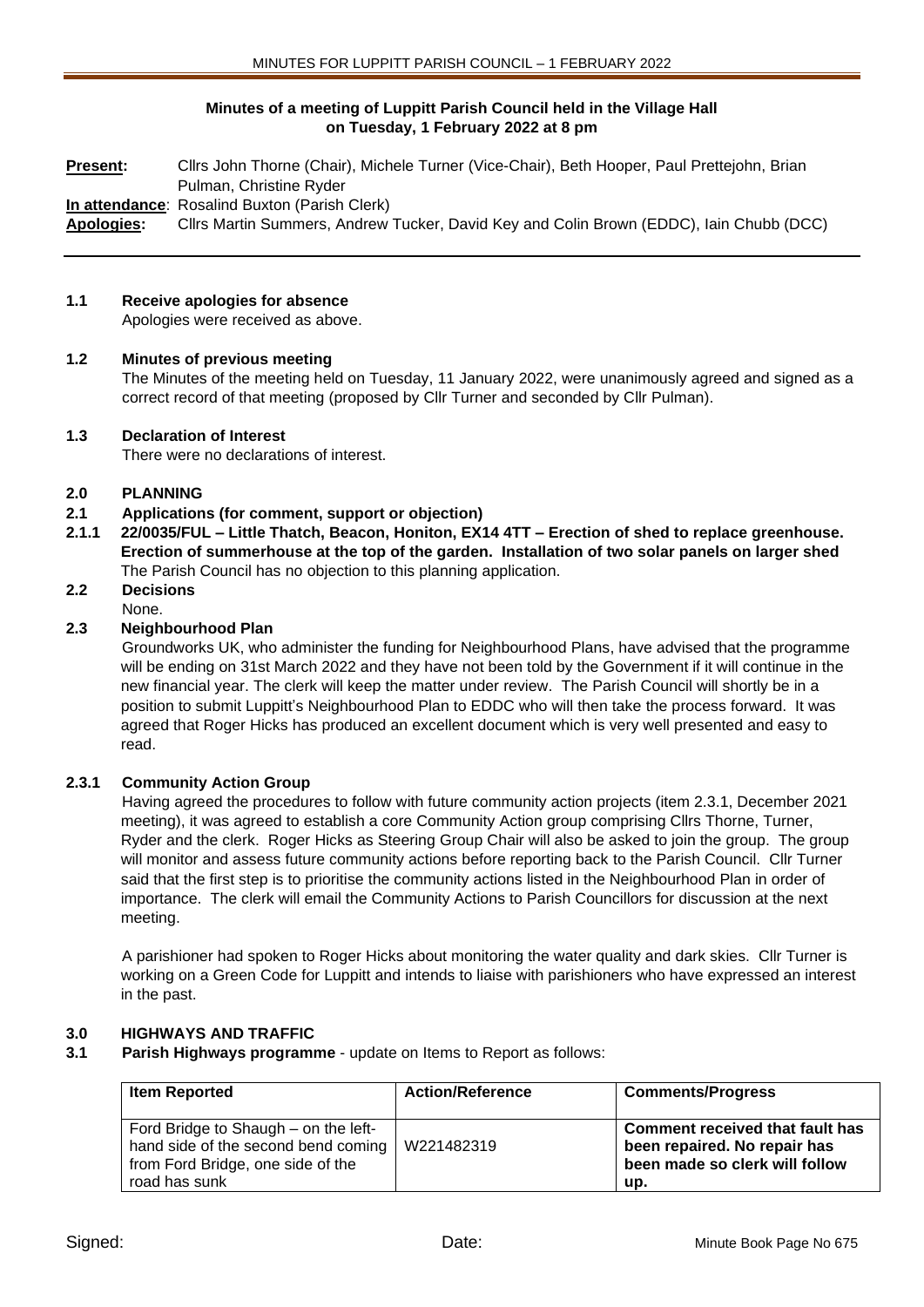| Large pothole mid-way on the left-<br>hand side between Overday and<br>Gully Lane opposite barley field and<br>edge of road deterioration | W221482307 | Due for assessment 24/01/22<br>No comment made    |
|-------------------------------------------------------------------------------------------------------------------------------------------|------------|---------------------------------------------------|
| Pothole at the end of Gully Lane near<br>Jack's House and edge of road<br>deterioration                                                   | W221482316 | Does not meet criteria for repair<br>so no action |
| Pothole approaching Greenlands<br>from Pennythorne Cross                                                                                  | W221482312 | Due for assessment 24/01/22<br>No comment made    |

# **3.1.1 Road Closures**

- Advance warning of surface dressing to take place sometime between April and September on road past Stonehayes Farm, Pennythorne Cross to Barn Cross, Hillside Cross to Barn Cross and road past Millrise.
- Locate and clear blockage in lane past Littletown Farm 13 April 2022.
- Attempt to clear blockages on the road from Beacon Cross to Ford Bridge 19-21 April 2022.

### **3.1.2 Future Road Repairs**

Devon Highways are reducing the amount of ongoing maintenance work so the clerk will try to establish what budget might be available to the parish to carry out work in the future.

Cllr Hooper said that the ditches on the fields near Stonehayes have been cleared. Highways have undertaken to make good the ditches in the road which had been cemented over.

### **3.2 Parish Maintenance**

### **3.2.1 Lengthsman's Work and Grant**

The clerk has applied to the Highways Maintenance Community Enhancement Fund for £2,000 towards the cost of ditch and drainage clearance to be undertaken by Cllr Tucker throughout the parish. The Neighbourhood Highways Officer has approved the application which has now been forwarded to the specialist panel for consideration.

### **3.2.2 Pothole Repairs**

Cllr Tucker was not at the meeting but Cllr Pulman confirmed that the cold tar, provided under the Road Warden scheme, has been delivered.

### **3.2.3 Landowners' Responsibilities**

The clerk has put a notice in the Luppitt Packet to say that Devon Highways have advised that the maintenance of roadside hedges and trees and piped ditches on and adjacent to their land is now the responsibility of the landowners.

# **3.2.4 Free Trees Project**

The clerk has ordered 200 trees under the Free Trees project for delivery to Cllr Tucker on 1 March 2022. Species include oak, hazel, blackthorn, hawthorn and wild cherry. Cllr Tucker will clear the area. It is hoped that volunteers from the parish may like to help with the planting. The clerk will put a notice in the Luppitt Packet.

### **4.0 FOOTPATHS AND BRIDLEWAYS**

# **4.1 Email to Parish Paths Liaison Officer at DCC**

The clerk has followed up the request for waymarker posts and equestrian latches that was made last year. Ros Davies apologised for the oversight and undertook to arrange delivery to Cllr Tucker.

# **4.2 Public Rights of Way – Footpath 62**

The decision reached by the Planning Inspectorate was noted.

### **4.3 Annual Survey of Footpaths**

The clerk is collecting survey forms from the three footpath wardens.

# **5.0 ENVIRONMENT/COMMUNITY FACILITIES**

### **5.1 Community Policing Report**

The Teams session arranged by Sgt Hutter at Honiton and due to be held on 2 February has been cancelled at short notice.

### **5.2 Playground Project**